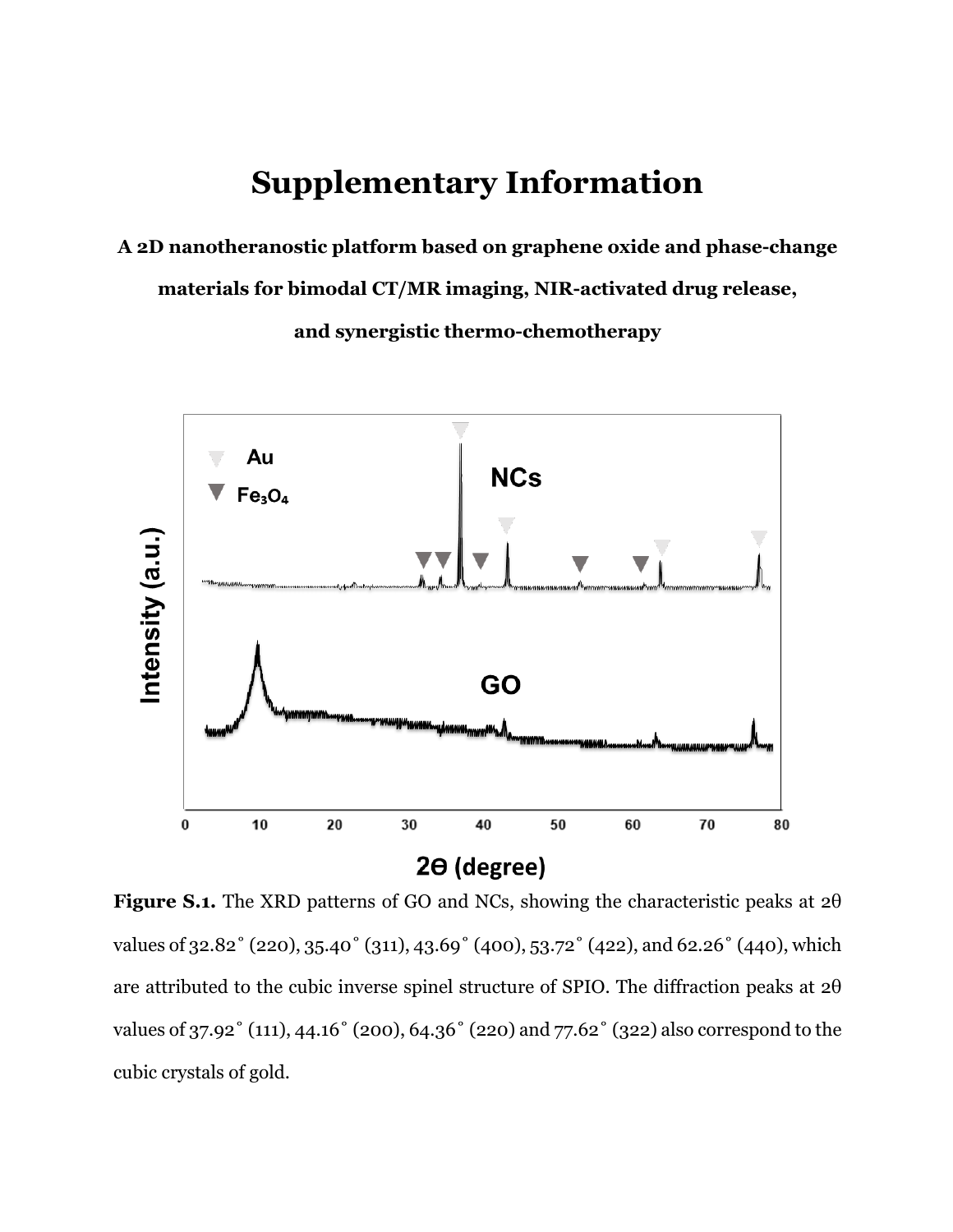

**Figure S.2.** The magnetometry measurement of room-temperature magnetic hysteresis of the NCs. The saturation magnetization was measured to be 13.6 emu/g.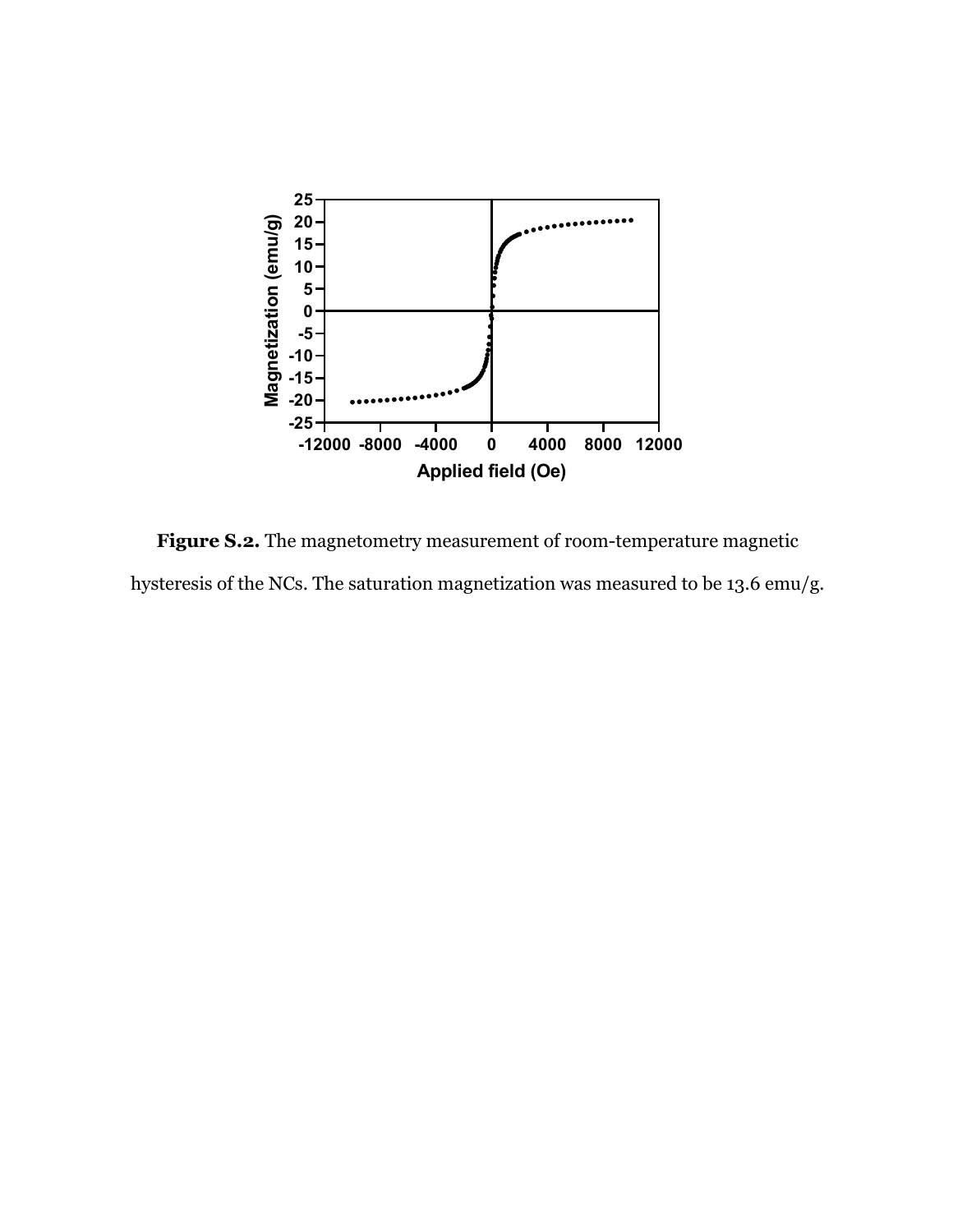

**Figure S.3.** The UV-vis spectra of NCs shows a red shift compared to GO, along with a peak around 533 nm corresponding to AuNPs.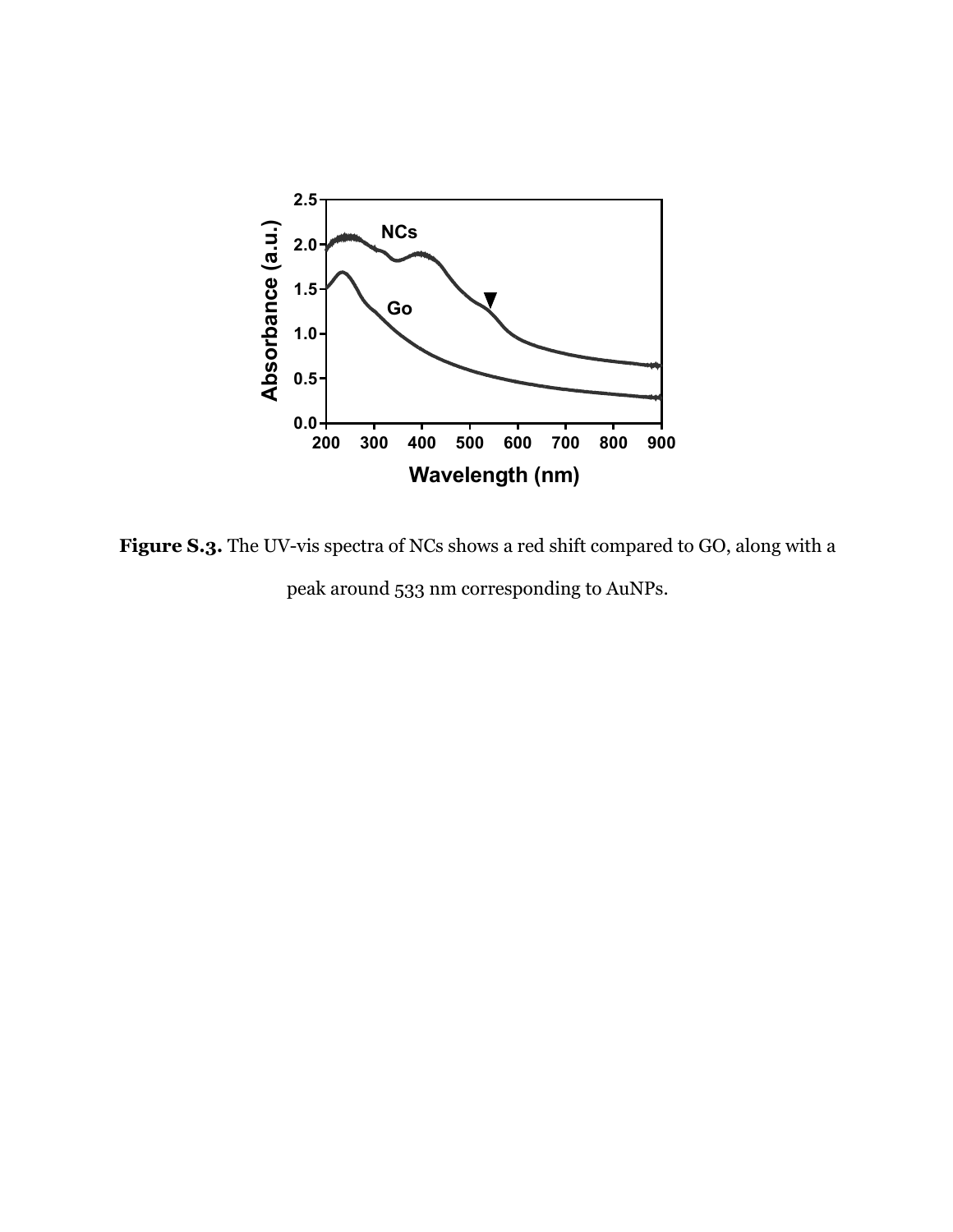## **Calculation of photothermal conversion efficiency**

The photothermal conversion efficiency (η) of NCs was calculated according to the following formulas [1, 2]:

$$
\eta = \frac{\text{hS} (T_{\text{max}} - T_{\text{sur}}) - Q_{\text{dis}}}{I(1 - 10^{-A_{808}})}
$$
(1)

where *h* is the heat transfer coefficient, *S* is the surface area of the container,  $T_{\text{max}}$  and  $T_{\text{sur}}$ are the maximum equilibrium temperature and the ambient temperature, I is the laser power,  $A_{808}$  is the absorbance of NCs at 808 nm, and  $Q_{dis}$  is heat dissipation due to light absorbance of the solvent. *hS* can be calculated according to the following equation:

$$
hS = \frac{m_s C_s}{\tau}
$$
 (2)

where  $\tau$  is the sample system time constant, and  $m_s$  and  $C_s$  are the mass and the heat capacity of the solvent (water), respectively. The system equilibration time (τ) was estimated according to previous report by Roper et. al, by applying the negative reciprocal slope of  $\ln(\theta)$  versus t using temperature versus time data recorded during cooling in Figure S.4.

$$
\Theta = \exp(-t/\tau) \tag{3}
$$

Where  $\theta$  is a dimensionless driving force temperature and can be calculated as:

$$
\Theta = \frac{T_{\rm amb} - T}{T_{\rm amb} - T_{\rm max}}
$$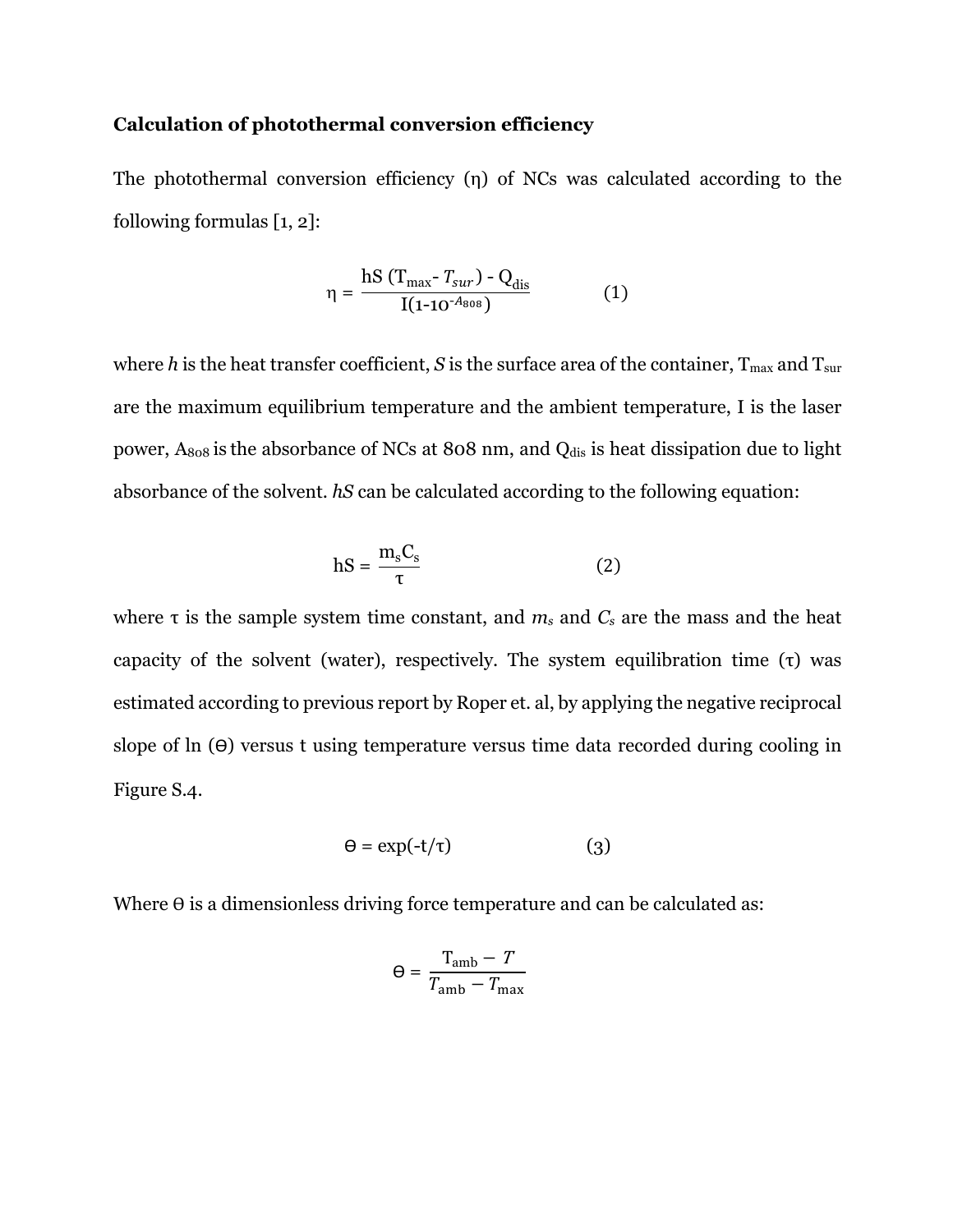

**Figure S.4.** Temperature changes of the NCs solution (250 µg/mL) during NIR heating (laser on, 1.8 W/cm2) and colling (laser off) stages.

## **References:**

S1. Bhana S, Lin G, Wang L, Starring H, Mishra SR, Liu G, et al. Near-infrared-absorbing gold nanopopcorns with iron oxide cluster core for magnetically amplified photothermal and photodynamic cancer therapy. ACS applied materials & interfaces. 2015; 7: 11637-47.

2. Hu Y, Wang R, Wang S, Ding L, Li J, Luo Y, et al. Multifunctional Fe3O4@ Au core/shell nanostars: a unique platform for multimode imaging and photothermal therapy of tumors. Scientific Reports. 2016; 6.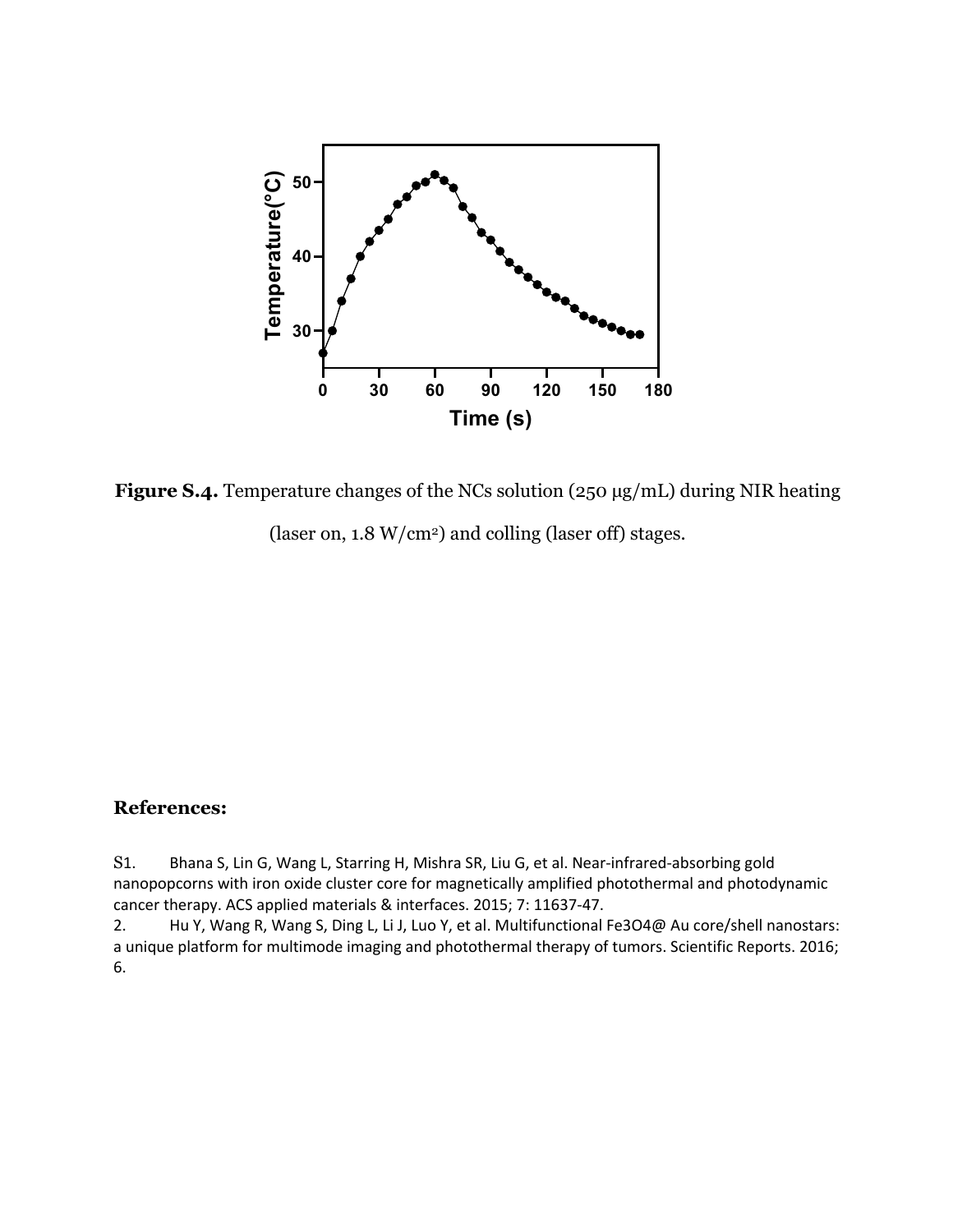

**Figure S.5.** Temperature change profiles of the aqueous solution of NCs and GO (100 µg/mL per GO) compared to pure water under NIR laser irradiation (1.8 W/cm2).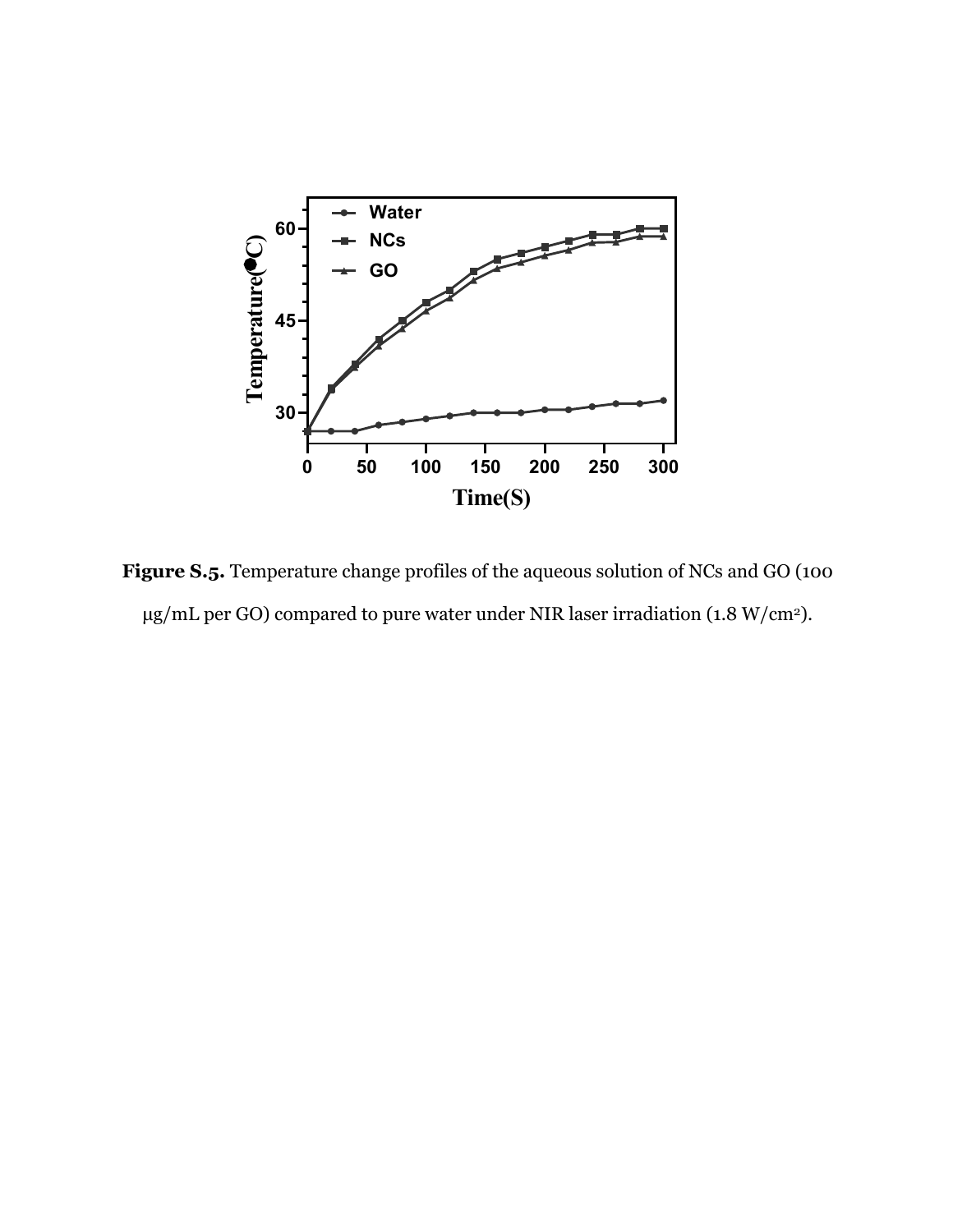

**Figure S.6.** Hemolysis analysis of the NCs at varying concentrations. Water and PBS served as positive and negative control, respectively.